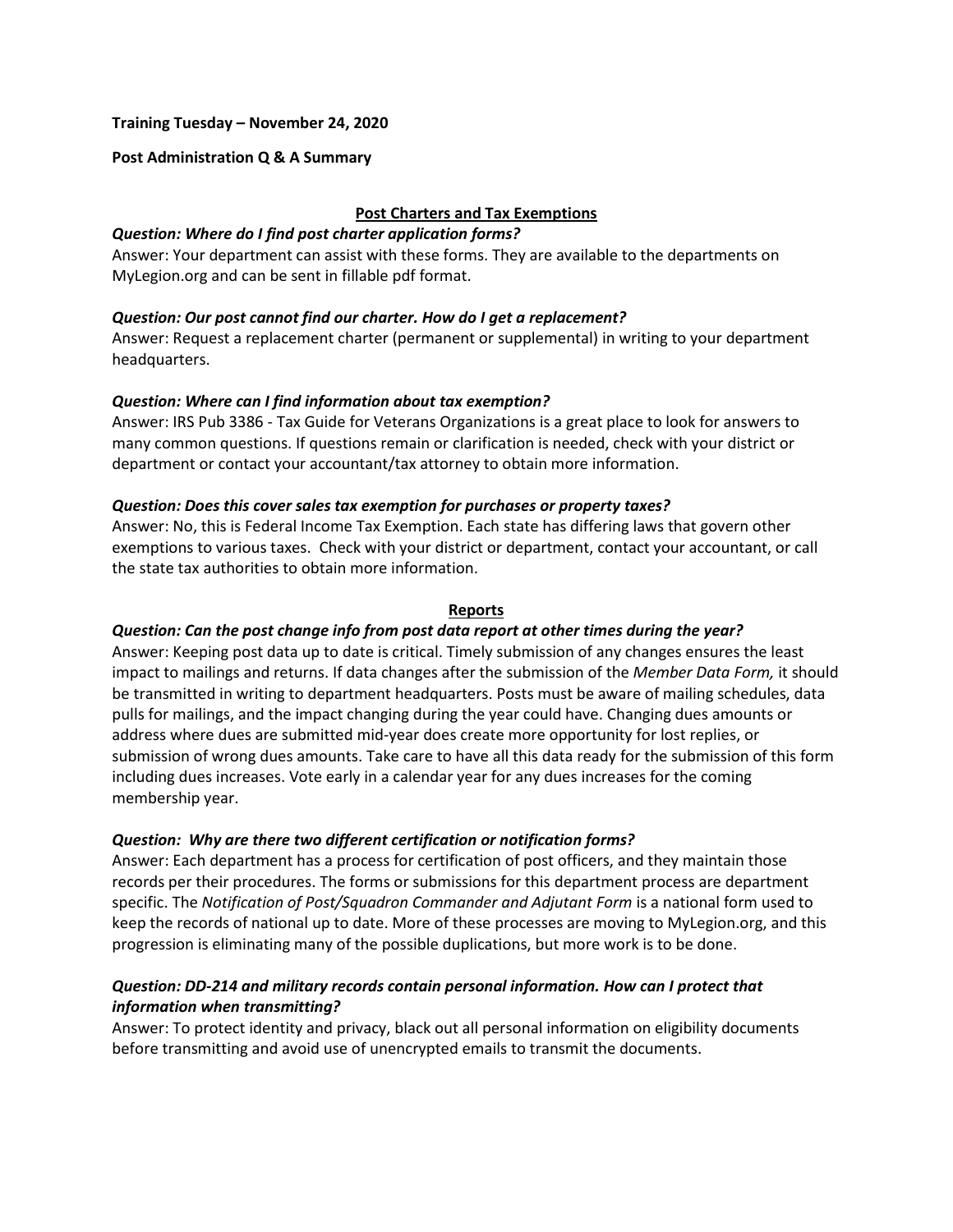## **Membership**

## *Question: Does National Guard attending BCT or AIT count as federal service?*

Answer: In almost every case Initial Active Duty Training is conducted on federal active duty orders. The services differ slightly but have required federal IADT for National Guard since at least 1963. Now that the Legion Act was enacted, this IADT service is eligible for all serving since Dec 7, 1941. If questions persist on eligibility, contact district or department for assistance.

# *Question: If I make a change on MyLegion.org do I need to send a Member Data Form to department?* Answer: Each department has different procedures regarding this matter. Check with your department

or district for guidance on submission of *Member Data Form* when changes are made on MyLegion.org.

## *Question: What is a member in good standing?*

Answer: To be in good standing, the member must have a valid membership card for the current calendar year.

## *Question: How do I find Project Stay Active lists in MyLegion?*

Answer: In post MyLegion view, the *Project Stay Active Report by Area* is available under *Post Reports/Revitalization.*

## **Post Records**

## *Question: How important is keeping records year to year?*

Answer: To ensure the post is compliant with IRS regulations they should establish a records retention schedule that maintains records to support IRS 990 filings. Other records can be permanent records. The retention schedule should be written policy of the post. *From IRS guide to Charitable organizations <https://www.irs.gov/pub/irs-pdf/p4221pc.pdf> (While this pertains specifically to 501(c) 3 Charities it is a good guide for 501(c)19 Veteran Organizations)*

# *Question: How long should records be kept?*

Public charities must keep records for federal tax purposes for as long as they may be needed to document evidence of compliance with provisions of the Internal Revenue Code. Generally, this means the organization must keep records that support an item of income or deduction on a return until the statute of limitations for that return runs.

The statute of limitations has run when the organization can no longer amend its return and the IRS can no longer assess additional tax. Generally, the statute of limitations runs three years after the date the return is due or filed, whichever is later. An organization may be required to retain records longer for other legal purposes, including state or local tax purposes.

Record Retention Periods - Record retention periods vary depending on the types of records and returns.

Permanent Records – Some records should be kept permanently. These include the application for recognition of tax-exempt status, the determination letter recognizing tax-exempt status and organizing documents, such as articles of incorporation and bylaws, with amendments, as well as board minutes. Employment Tax Records – If an organization has employees, it must keep employment tax records for at least four years after filing the fourth quarter for the year.

Records for Non-Tax Purposes – When records are no longer needed for tax purposes, an organization should keep them until they are no longer needed for non-tax purposes. For example, a grantor,